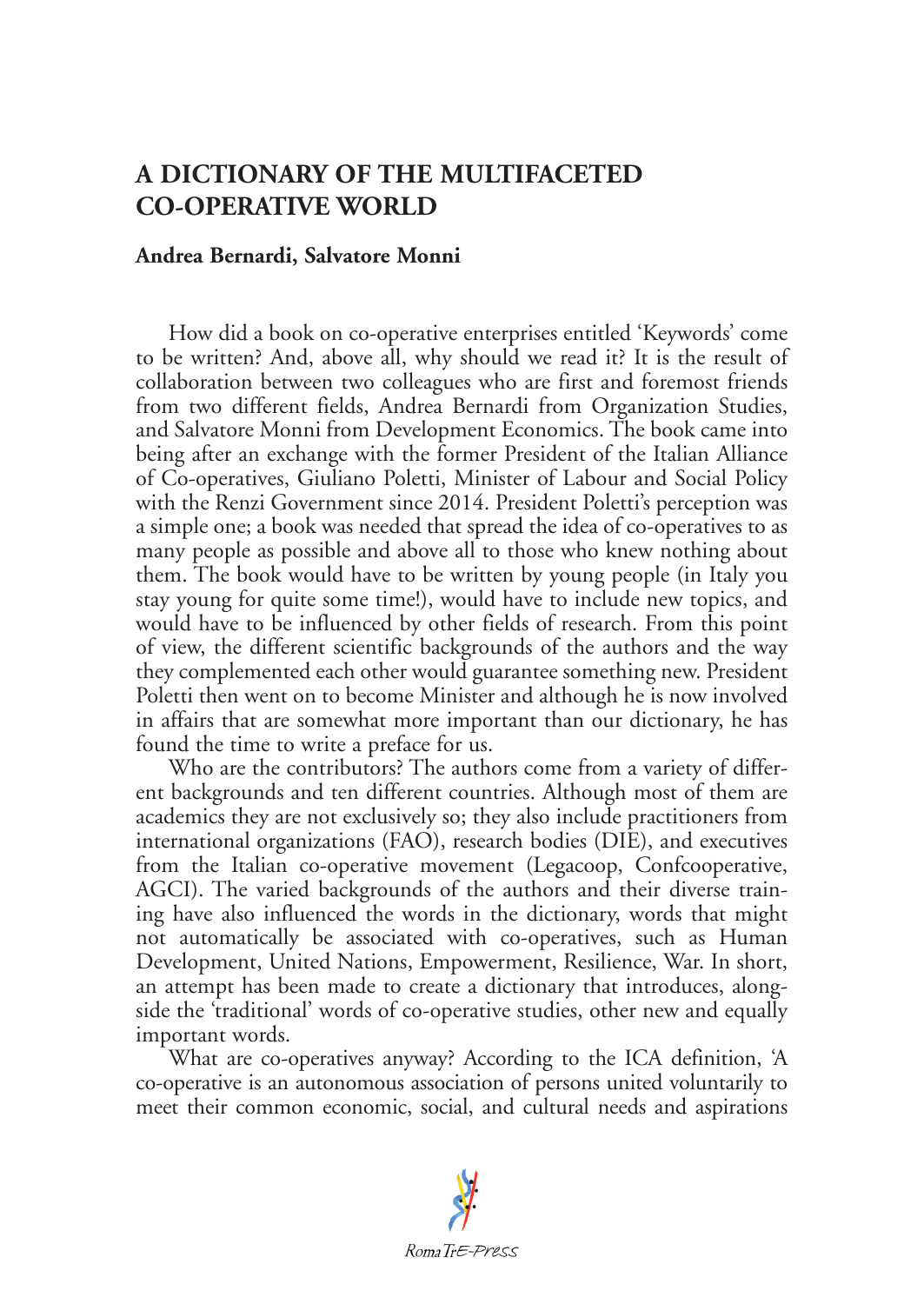through a jointly-owned and democratically-controlled enterprise'. Co-operatives have a very old history, though they are still out there competing in every market and every industry with their capitalist rivals (Hansmann, 1996). They represent a revolutionary idea (Bernardi and Greenwood, 2014) which is still feasible and effective and which provides work, goods and services to hundreds of millions of members in almost every corner of the globe. Co-operative enterprises represent worldwidedistributed alternatives to the investor-owned limited company model. Thanks to their co-operative business model, co-operatives are seen to meet the expectations of consumers or workers better than firms driven by motives predicated upon investor-ownership. Furthermore, co-operatives are lauded as democratic organizations, prioritising the loyalty of members and customers, value-based motives, and ethical use of profits as cornerstones for their competitive advantages. They are also praised as examples of 'organizations of the future'. Nevertheless, the evident successes of the co-operative model have been somewhat overshadowed within the traditional research literature by dominant mainstream economic discourses (see Chapter T, Textbooks). These have a tendency to sideline co-operative principles and practices as being strange, or at least not recognized, by the media, industrial development agencies, economists or political decision-makers.

The book has been written with a diverse potential readership in mind and its objective is that it is read by as many people as possible. For this reason, we have preferred an electronic edition that is open access to a traditional printed formula. In this way, the book will be available on all digital platforms and it can be used in part or whole by teachers or students at no cost. A free eBook has enabled us to achieve this aim and we are grateful to the University of Roma Tre and its series of publications for this. We wanted to edit a book that was interesting and relevant to co-operative members, practitioners and also academics (professors and students). We wanted to deal with topics that are not found in traditional works on the co-operative sector and we wanted it to be straightforward and without a propaganda agenda (see Chapter Z, *Zeitgeist*).

Why read it? Depending on the reader's background, we hope to provide both a basic insight into something new for neophytes and a new perspective on well-known phenomenon for experts. For the same reasons, the book can be deployed in a wide variety of Higher Education and Further Education contexts. It is for those who are interested in a different way of producing goods and delivering services and in a different idea of market, firms and work. This is the co-operative sector; a possible and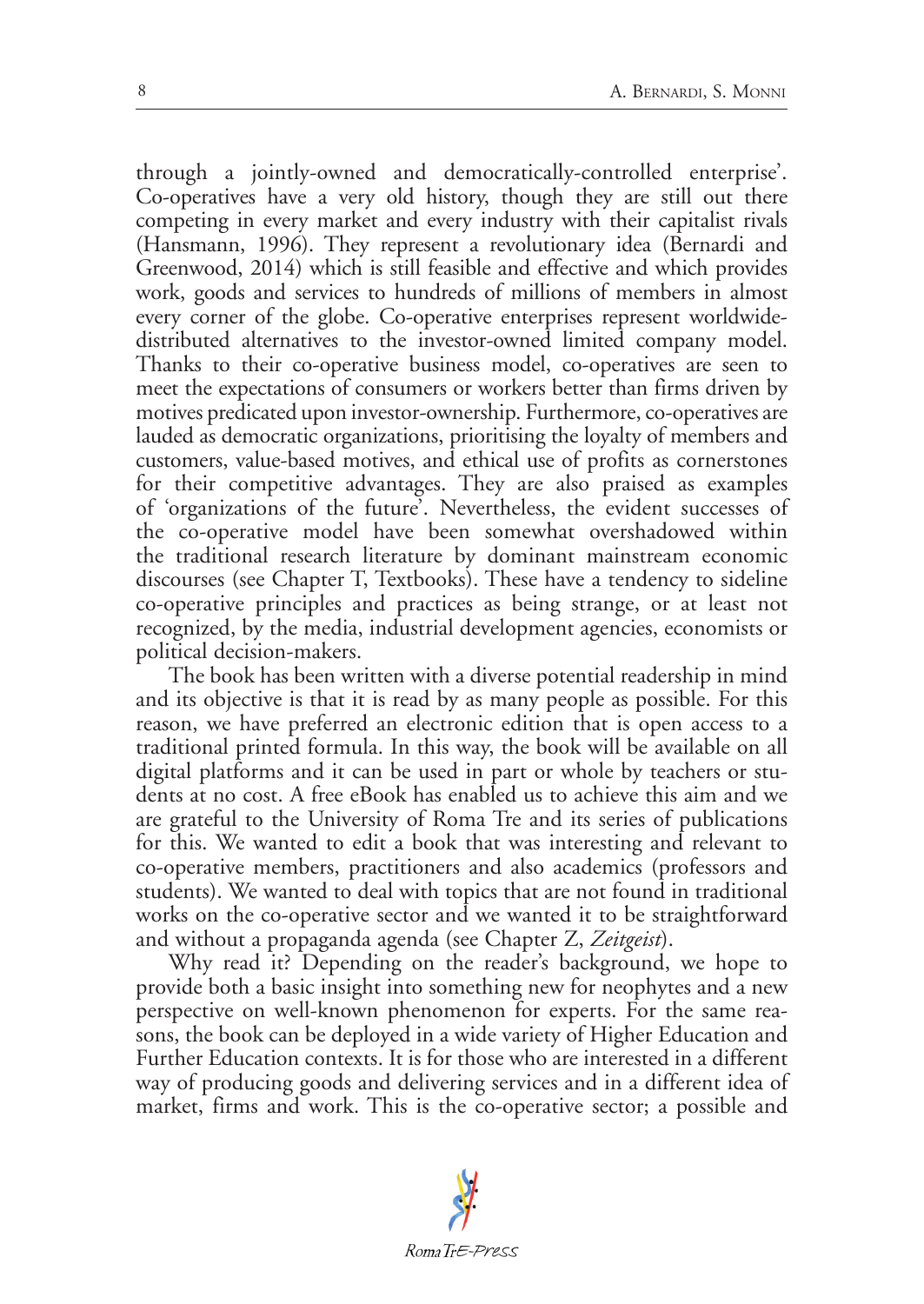on-going revolution, the revolution of ownership that should be embraced by those disappointed with the failure of Occupy Wall Street protests (see Chapter O). We will be particularly pleased if the book is able to reach some of the people involved in the protest movements that followed the financial crisis of 2008 or those actively involved in community projects of social entrepreneurship.

The book is structured like a dictionary and as such presents several short contributions, each with a different topic and an author's profile and disciplinary perspective. After this introduction, 23 letters/keywords follow. Chapter K presents the methodology of Keywords in literature and social sciences and the history of the word 'co-operative'.

Chapter A, from an Italian perspective, defines the role of national Co-operative Alliances as a key entrepreneurial and civil-society actor, and the recommendations of the United Nations and its agencies are be presented in the U Chapter. Several letters deal with work from different perspectives: B Workers Buy Out, W Well-being, L Labour and Participation, Q Quality and Quantity, F Recovered Factories and N New Media. Many contributions deal with development at individual and community level: H Human Development, R Rural Development, R Resilience and W War. A number of chapters deal with the need for better regulation of both capitalist and co-operative firms: O Occupy Wall Street, C Control and Governance, I International Co-operative Law, V Venture Capital and M Mutuals. Finally, G Gung Ho, presents the startling, unknown history of the Chinese co-operative movement and T Textbook describes how 'co-operatives' are disappearing from economics textbooks despite the richness of the movement in terms of dimension and diversity.

Unlike the original work by Raymond Williams (1983), or his followers, this dictionary offers the etymology of a single word, co-operative, which is then collocated with 22 other letters. Chapter K deals with the word co-operative in detail, offering an original account of its origins and the story of the word and its use. Despite the differences, the epistemological device triggered by our 23 chapters/letters is similar to the original attempt by Raymond Williams and the effect on the reader will be analogous.

We have discussed with our colleagues what contribution they could provide to this project and we have selected and allocated 23 letters. They are not random words: there is a common and a joint aim that we hope the reader will notice. All letters aim to show how diverse, rich and old is the co-operative sector worldwide. All letters discuss explicitly or not the ability of the co-operative sector to contribute to growth and development. Taken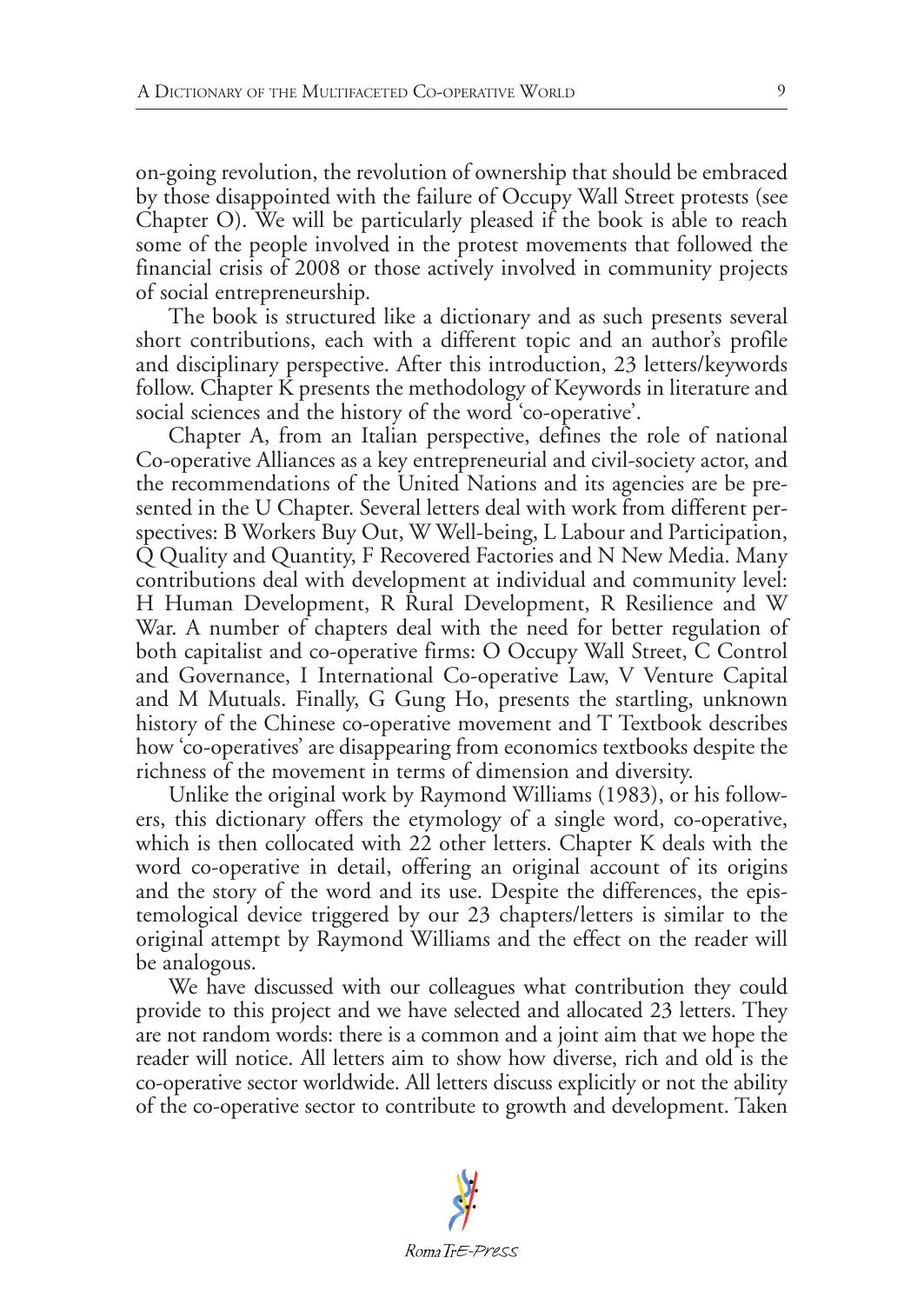together, the letters provide a multidisciplinary explanation of how co-operatives contribute to our life, how they have been doing so for a long time, and, through reinvention, might still do so for years to come. All letters position the role of co-operatives with reference to traditional firms but do so in a critical rather than a polemical or utopian way.

A (Co-operative Alliance), Italy, by Mauro Lusetti, describes the need for a strong co-operative association from an Italian viewpoint. The wall of ideologies has finally come down for co-operation as well and oldstyle separations between Socialist and Christian traditions are no longer useful. The unifying process of the three co-operative unions, products of the noble, glorious ideologies of the 21st century, is final and inevitable. This letter might be read jointly with G, M and Z.

B (Workers' Buyout), by Marcelo Vieta, describes how the co-operative business model is a good option during a business crisis that needs to be solved with a workers' buyout. National models and experiences are described. This letter should be read together with F, L and V.

C (Control and Governance), by Johnston Birchall, deals with a crucial point. When co-operatives are very small, they do not have a problem with member control; members have a direct say in decision-making and management, and they can usually ensure that the co-operative works in their interest. There may be problems concerned with group dynamics but these are shared with any small group that wants to get something done. As soon as members give authority to a smaller group to take decisions on their behalf, the question of governance emerges. It would be useful to read this letter together with L, M and Q.

D (Rural Development), by Mariagrazia Rocchigiani, Nora Ourabah Haddad and Denis Herbel, is a specialized contribution on the co-operatives' role in rural development. In both developed and developing countries, there are examples of producer organizations and co-operatives that are innovative and have proven to be successful in helping small scale producers overcome different constraints. However, they too often remain limited in scale and scope. The main challenge is to build on these success stories in order to catalyse sustainable rural development. FAO and the development community calls for a reorientation of interventions to recognize co-operatives' and producer organizations' capacities to make informed choices in front of different agendas and actors that are more powerful. Support to such organizations needs to build on existing organizational development processes in order to stimulate the active engagement of their members in their own development path, appreciate their own successes and build on existing assets. The examples provided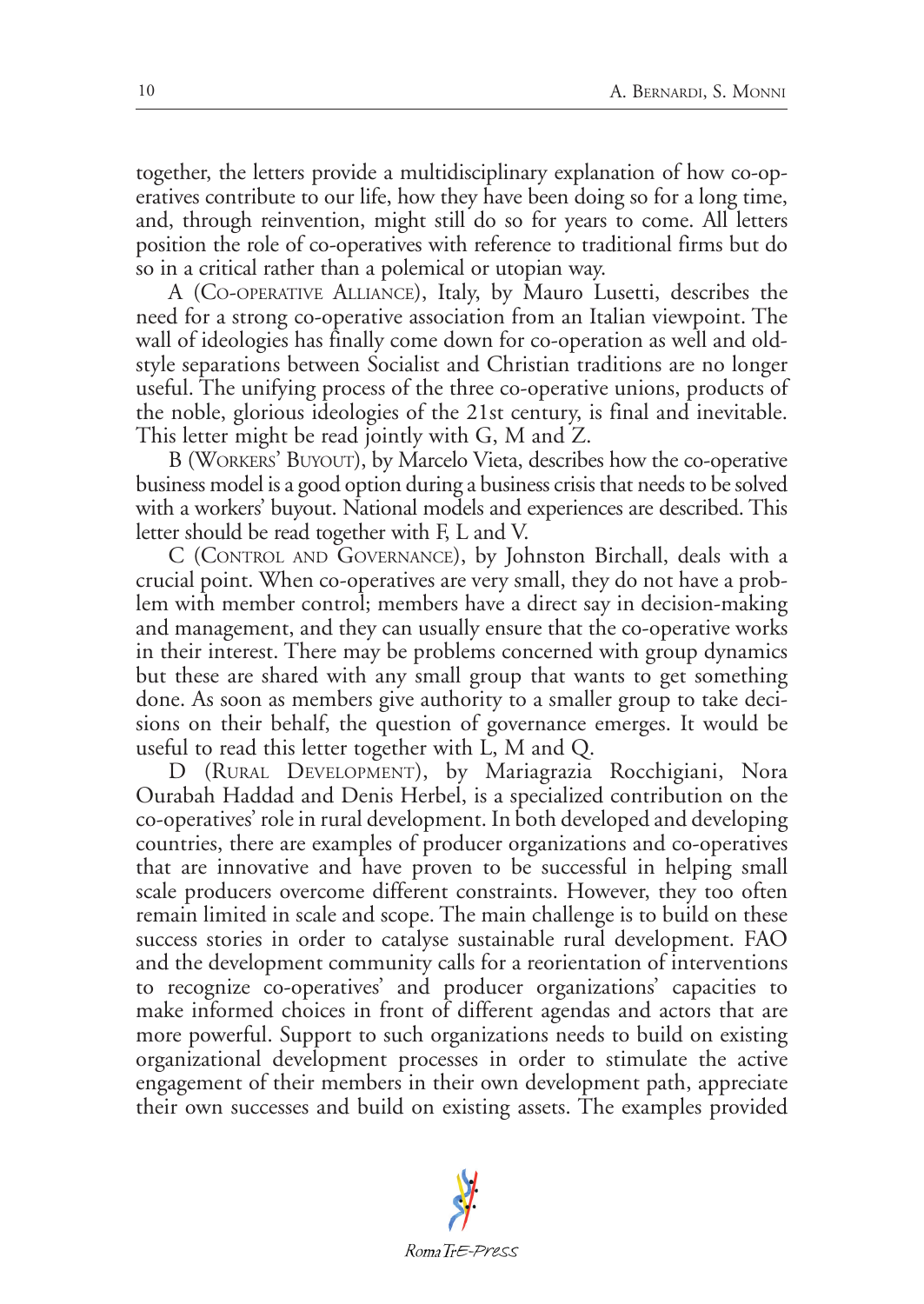are from Argentina, Benin and Ethiopia and offer a concrete idea on how co-operatives can contribute to rural development and to the socio-economic development of the communities where they operate. This could be read with E, G and U.

E (Empowerment), by Francesco Burchi and Sara Vicari, explains how co-operatives can contribute to empowering and giving a voice to the poor and to other marginalised groups, being a means of collective human agency as individuals come together to pursue goals that they value and have reason to value. In particular they explore the potential of co-operatives to promote women's empowerment and gender equality. To be read with D, G and U.

F (RECOVERED FACTORIES), by Francesco Vigliarolo, brings us to the well-known case of the Fabricas Recuperadas. The term 'recovered factories' is used to indicate the process in which workers recover enterprises which have filed for or declared bankruptcy. Process chich gained momentum in Argentina after the 2001 crisis and led to systematic forms of self-management. Although the first recovered factory dates back to 1959, the phenomenon is mainly linked to the crisis in 2001, a time when there was great social unrest following one of the biggest financial upsets in human history. It is useful to read this jointly with V and L.

G (Gung Ho), by Andrea Bernardi, is an original account of the history of co-operatives in modern China. Gung Ho is the oldest Chinese co-operative association and the closest to the principles of the international co-operative movement. However, regrettably it is not the biggest and most powerful co-operative organization in China and this chapter tells us why this is so.

H (Human Development), by Pasquale De Muro, Salvatore Monni and Sara Vicari, explores co-operatives from the perspective of this new paradigm of development. As enterprises that put people and their active participation at the heart of their business, it is argued here that co-operatives are institutions well placed to foster human agency and capabilities. The factors needed to enable these outcomes are also investigated. This chapter could be read together with D, E, U and W.

I (International Co-operative Law), by Gemma Fajardo García, defines how international law can help or slow down the development of co-operatives at international level. Co-operative law, understood as a set of rules that regulate the formation and functioning of co-operatives, has a long tradition in European countries. For example, the industrial and provident act in the United Kingdom was passed in 1852 and the Prussian co-operative act (the Schulze-Delistzch law) in 1867. To be read with U.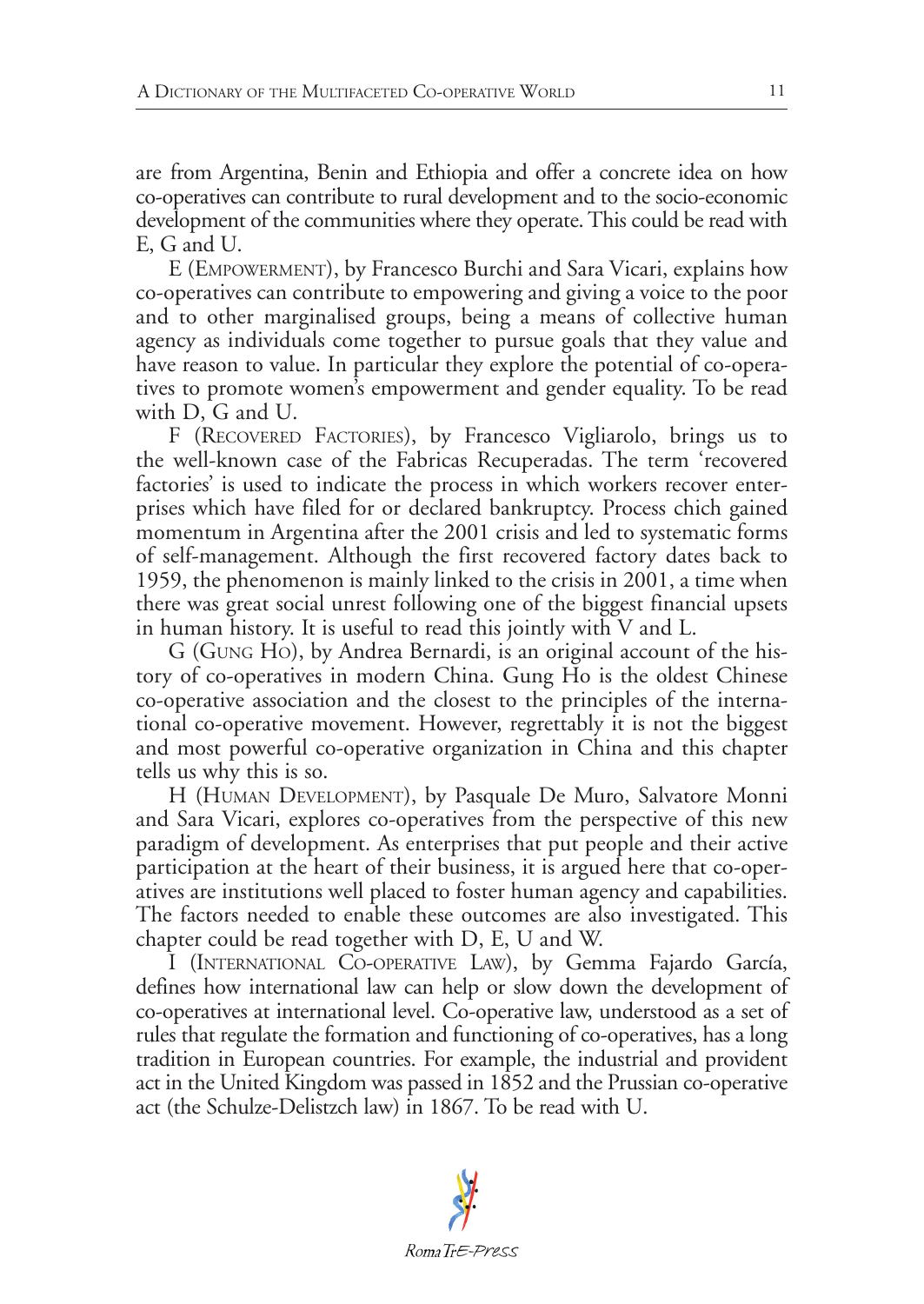K (KEYWORDS), by Fabrizio Martello and Rowan Tomlinson, should perhaps be the first chapter to read, since it gives an account of the original project of Keywords by R. Williams and offers an exploration of the origins and history of the term 'co-operative'.

L (Labour and Participation), by Tiziano Treu, deals with a wider issue than the co-operative sector: that of workers' participation. Since its origins, work co-operation has represented a type of work relationship that is different from the employer/employee relationship associated with a market economy. The difference in the work co-operation relationship is due to the fact that the work of the employee members is structurally inserted into an enterprise, that of a co-operative, which is different from a capitalist one. It would be interesting to read this letter jointly with S.

M (MUTUALS) is written by Salvatore Monni, Giulia Novelli and Laura Pera. In a comparative study between Italy, the USA and Europe, the authors remind us of the importance of co-operative enterprises when essential services such as energy are provided to the community by municipal utilities. It is increasingly difficult for local authorities or states to set up public utilities in both Western nations and developing countries. This chapter attempts to explain the role of co-operatives and the reason why co-operatives should take initiatives at least at local level towards providing services to communities. There may be an economic reason for supporting these programmes, but, above all, there could also be a social reason for doing so.

N (New Media), by Mattia Miani, is an original reflection on the relationship between co-operatives and new media. Miani chose to tell two stories that illustrate the complexities of the relationship. One story refers to the development of the virtual community The Well that at a certain point became a co-operative enterprise. The second story refers to the development of the .coop top level domain. Both stories show how the original nature of the co-operative enterprise can have a special place in the cyberspace and how new media can have a role in communicating co-operative identity.

O (Occupy Wall Street), by Andrea Bernardi, deals with the recent crisis and a failed attempt at paradigm change. The 2008 financial crisis triggered the economic recession and an ideological crisis of Western capitalism. The worldwide protest movement has been ineffective in delivering an impact on policies and providing a feasible alternative. The co-operative movement and the protest movements have several points in common, and, despite their lack of dialogue, it is argued that credit unions, workers' and consumers' co-operatives are a feasible model for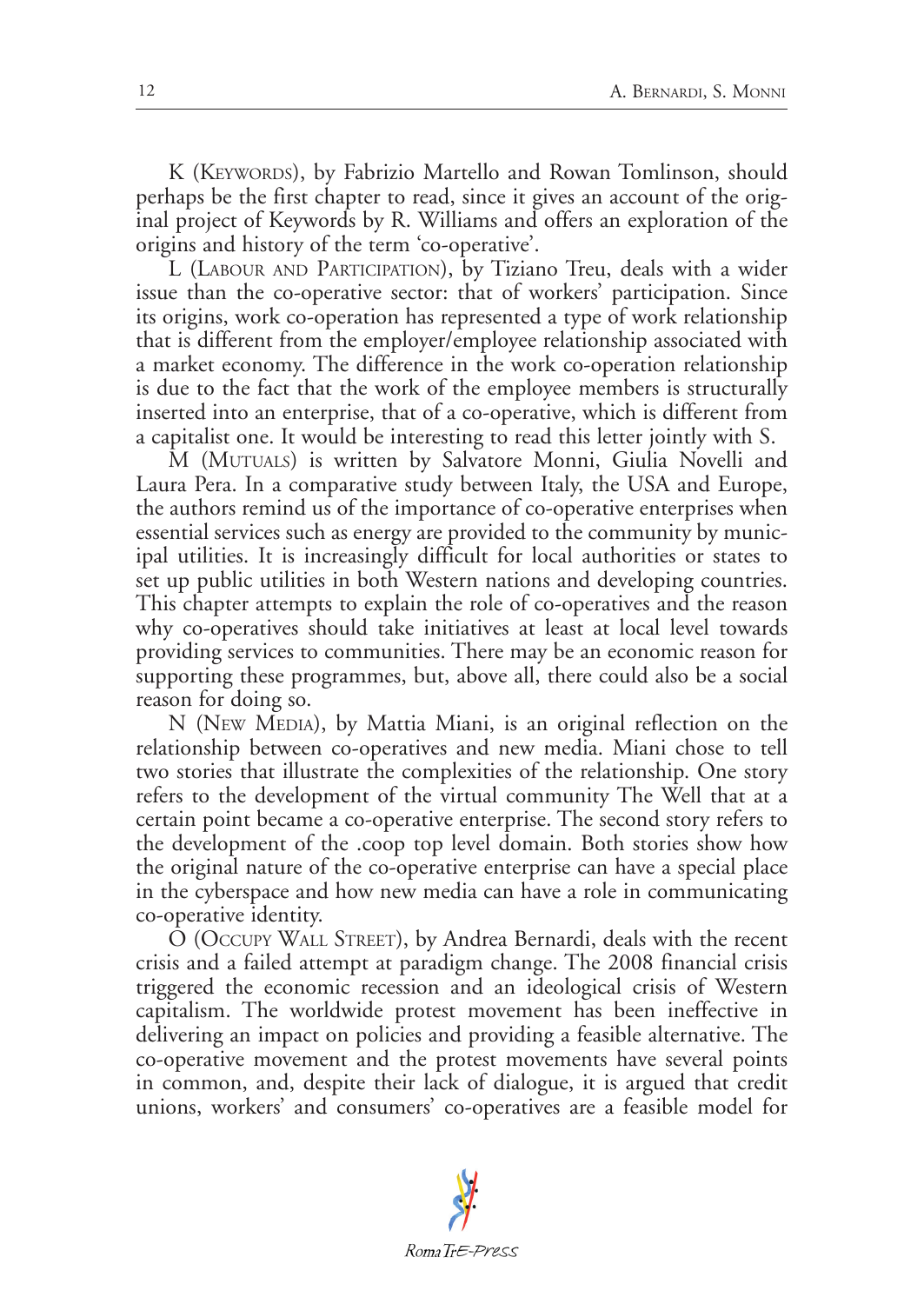sustainability, fairness and growth. The occupy movement needs a feasible and pragmatic plan of action to make protests constructive and consequently more effective. Their emphasis to date on methods rather than on solutions has proved to be largely ineffective. Without a feasible and sound proposal, the occupy movement will either decline (Roberts, 2012) or will end up reinventing itself more radically.

P (LABOUR PRODUCTIVITY), by Pasquale Tridico, introduces us to the important construct of productivity. As discussed in earlier studes (Bernardi, Treu, Tridico, 2011), we can see that the productivity performance of co-operative enterprises during the crisis was higher than in traditional firms. This should be read with chapters S and L.

Q (Co-operative Quality), by Vincenzo Mannino, is a short essay by one of the leaders of the Italian Co-operative Movement. Why is the nature of co-operative firms questioned? Other types of enterprises don't face such questions. If there is an incident at a joint-stock company or a traditional capital company, nobody questions the entire genus. Obviously when mistakes become very frequent or patently obvious, the debate is re-opened on the need for prevention, by correcting or strengthening governance or regulating corporate offences in another way. By means of what policy (today, a European co-operative policy is needed rather than a national one) high quality co-operation can be sustained? This could be read with letters A and I.

R (Resilience), by Alexander Borda-Rodriguez and Sara Vicari, explores the key factors found to be conducive to co-operative resilience, thus allowing co-operatives to overcome shocks and crises. Their analysis draws largely on developing countries, particularly on case study manterial from Malawi and Uganda. It could be coupled with letters D, E, U and W.

S (Safety and Well-Being), by Jorge Muñoz, is a short account of an original and important line of research on the relationship between participation and well-being at work. According to the literature to which the author has made a valuable contribution, the higher the ability of workers to participate (in a co-operative business or in a traditional one), the higher the performance in terms of occupational health and safety. To be read with letters E and L.

T (TEXTBOOKS), by Panu Kalmi, deals with an important issue for academics and practitioners. Are our textbooks focusing only on mainstream business models? Apparently so. Co-operatives have been an important part of the economic system for more than 150 years, especially in market-based economies. Despite this, most post-WWII economics textbooks pay very little attention to co-operatives. Notably, this has not always been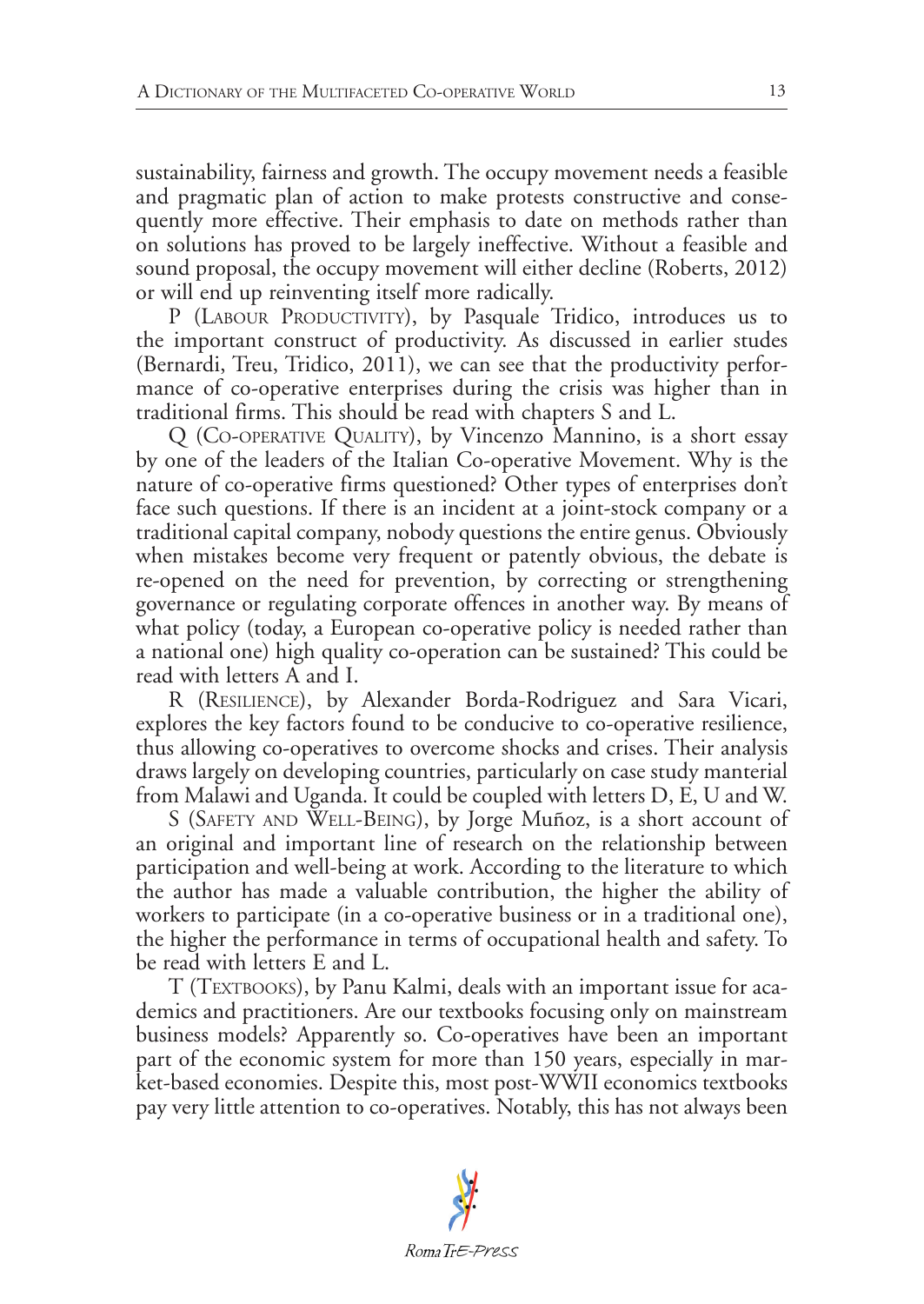the case: many textbooks written in the early 20th century had considerable coverage of co-operatives and well-informed discussions. To be read with letters O, Z and U.

U (United Nations and Co-operatives), by Hagen Henrÿ, is a highly informed and informative contribution to our understanding of the relationship between the co-operative sector and UN agencies. Interaction between the UN system and co-operatives has a long history and is multifaceted. Over the past 20 years, three international instruments, the ICA statement, the UN guidelines and ILO Recommendation no. 193 have been adopted. Independently of their individual legal value, together they define the powers and tasks of the UN system, respective member states and other actors in the development of co-operatives. It would be enlightening to read this with letter W and with letter D for further information on FAO's work in support of cooperatives and producer organizations.

V (Venture Capital for Co-operatives), by Giustino Di Cecco, presents surprising data on the Italian case. A lack of cultural development in Italian corporate finance is to blame for disappointing results in Venture Capital. Surprisingly, the development of Venture Capital in the non-profit sector is more successful. This paradoxical success of mutual venture capital lies with a clever, albeit somewhat fortuitous, intuition of a law. To be read with letters A, F and L.

W (War), by German Dulcey, describes the role of the Colombian co-operative sector in conflict areas and during the peace process. The experiences described and the conclusions drawn are relevant to many developing countries and conflict areas worldwide. This could be interestingly coupled with letter U and D.

Z (ZEITGEIST), by Andrea Bernardi and Salvatore Monni, is devoted to the need of the co-operative sector to be in tune with the spirit of the time. We argue that co-operatives have never been abstract entities but rather effective organizations born to serve the needs of members and users. The spirit of the time, the *Zeitgeist*, needs to be the beacon of the co-operative movement. The identity of the sector, its objectives and diversity compared with capitalist competitors, must be periodically re-examined to make sure that it fits the contemporary needs of members and users.

We would like to spend some final words on the picture that we have chosen for the cover page. This is a photo that we took in 2015 in Manchester. You can see the Ashton Canal and the mills along Pollard Street; industrial modes of transport, construction and production built at the beginning of the 19th century, at the apex of the first Industrial Revolution, and recently transformed into flats and offices.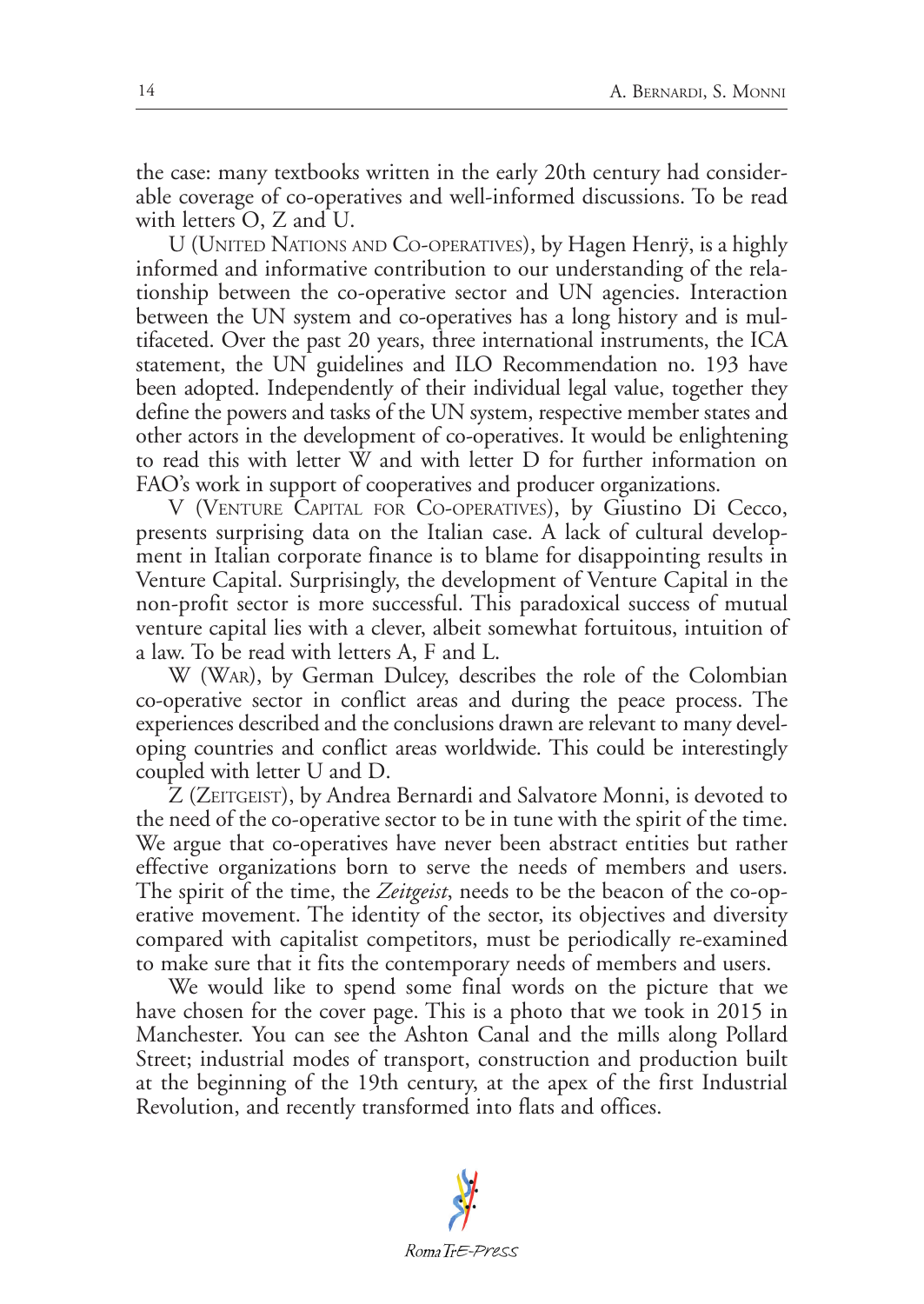Our favourite modern British painter, the great artist of the industrial urban environments, Laurence Stephen Lowry (1887-1976), worked on such landscapes in his career, living in Manchester across a period when 19th-century industry was changing but had not yet been transformed into the knowledge and services economy that dominate today, and depicting the hard lives of workers in industrial urban environments (Wagner, Clark, 2013). In Lowry's day, the buildings we see in the image still spoke of industry, yet were already abandoned, on their way to dereliction.

These mills, which are now swanky modern apartments, well beyond the reach of today's average salaries, were once symbols of the terrible working conditions of that time. Men and women used to work up to sixteen hours a day, children up to eight, teenagers up to twelve. All were exposed to relentless and unbearable noise and frequent injuries, working without suitable equipment or protection and spending their few non-working hours in the nearby slums as documented by Friedrich Engels and Karl Marx. Life expectancy even briefly declined midway through the 19th century. This was the case exactly of Ancoats, the industrial village of our picture. As an example, a structural failure in the roof of one of the Pollard Street mills caused the death of a female worker in 1847 and the injury of another five workers.

Marx (1867) and Engels (1887), gave little attention to the rising co-operative movement. As far as we know, Lowry devoted no special attention to co-operative firms in his work, this despite the fact that his native city gave birth to the modern co-operation only a few decades before his birth and was expanding throughout his early life. We might, though, imagine that his exquisite portraits of the urban life of his time, of an existence polluted by factories and dehumanized by industry, inspired those driving the co-operative moment to work harder still. A movement whose fight against irresponsible businesses, bad working conditions and lack of spirit of community grew in scope and spread across Europe and further still through the course of the 19th and 20th centuries.

Indeed, the mill in our picture is itself a part of the co-operative story since it was bought by the largest British co-operative organization of the time (Wilson, Webster, Vorberg-Rugh, 2013), the Co-operative Wholesale Society (CWS), at the start of the 20th century, and was used by the CWS as a food processing factory. For a few decades from 1930, co-operative tinned food, spices, baking ingredients and bacon were shipped the 'Co-operative Wholesale Society Bacon Factory and Warehouse'<sup>[1](#page-8-0)</sup> of Pollard Street, off

<span id="page-8-1"></span><span id="page-8-0"></span><sup>&</sup>lt;sup>[1](#page-8-1)</sup> Thanks to Gillian Lonergan, Head of Heritage Resources, Co-operative Heritage Trust, National Co-operative Archive, Manchester, UK.